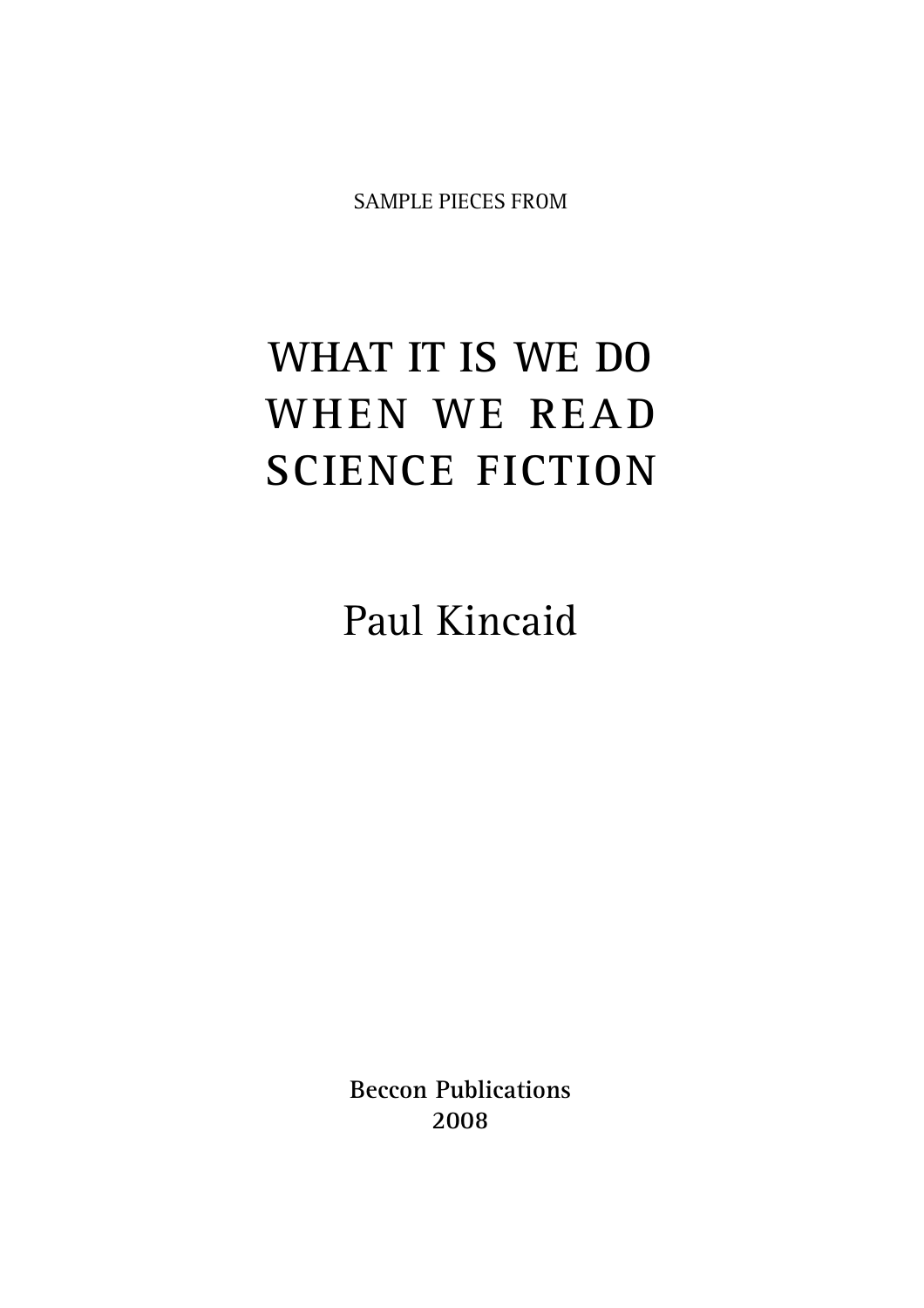## **10/10 MAY/MAY: SINGLING OUT THE DUPLICATIONS IN** *THE SEPARATION*

When you read any of the later novels of Christopher Priest you are never entirely confident that you trust what is going on. Traditionally this would be because the narrators were unreliable, but I don't believe that (with the exception of Gordon Sinclair in *The Quiet Woman*, who is probably mad) Priest has written a single unreliable narrator. It is not the narrators who are unreliable, but the worlds that they narrate.

One of the consistent ways by which Priest has undermined our confidence in his worlds is the presentation of alternatives, worlds operating in parallel but with the membranes between them porous at best. Wessex and the present day in *A Dream of Wessex*, the dream archipelago and contemporary London in *The Affirmation*, the realm of the glamorous and mundane reality in *The Glamour*, the world as seen by Borden and the world as seen by Angier in *The Prestige*, virtual reality and consensus reality in *The Extremes* all operate this way. The viewpoint characters move between these worlds with increasing fluidity, but the more easily they penetrate the parallel world the less easy it is for them, and for us, to tell exactly when one world ends and the next one starts.

*The Separation* seems on one level to fit this paradigm precisely. You have the twins, J.L. Sawyer (Jack) and J.L. Sawyer (Joe); and when we follow Jack's story the Second World War follows much the course we know from our history books, but when we follow Joe's story, the war ends in 1941. But although there is this very obvious pairing of worlds, in another sense the novel does not seem to fit the paradigm because the worlds do not seem to be porous, there is no overt movement from one world into the next.

What I want to suggest is that there is in fact movement between the worlds, and it is not just two worlds. This is, I think, Priest's most complex novel to date and there are at least four parallel worlds, probably more, and the membranes are so porous that we are moving between them constantly throughout the novel. Indeed, I would further suggest that it is this movement which explains what is perhaps the most problematic aspect of the whole novel, the ending in which Joe apparently relates his own death.

We begin with popular historian Stuart Grattan being handed a manuscript by Angela Chipperton. This is the first indication of how porous the membranes are, because Stuart and Angela cannot exist in the same world. When Stuart has 'a fleeting illusory sense that he had seen her before' (5) it is understandable, they are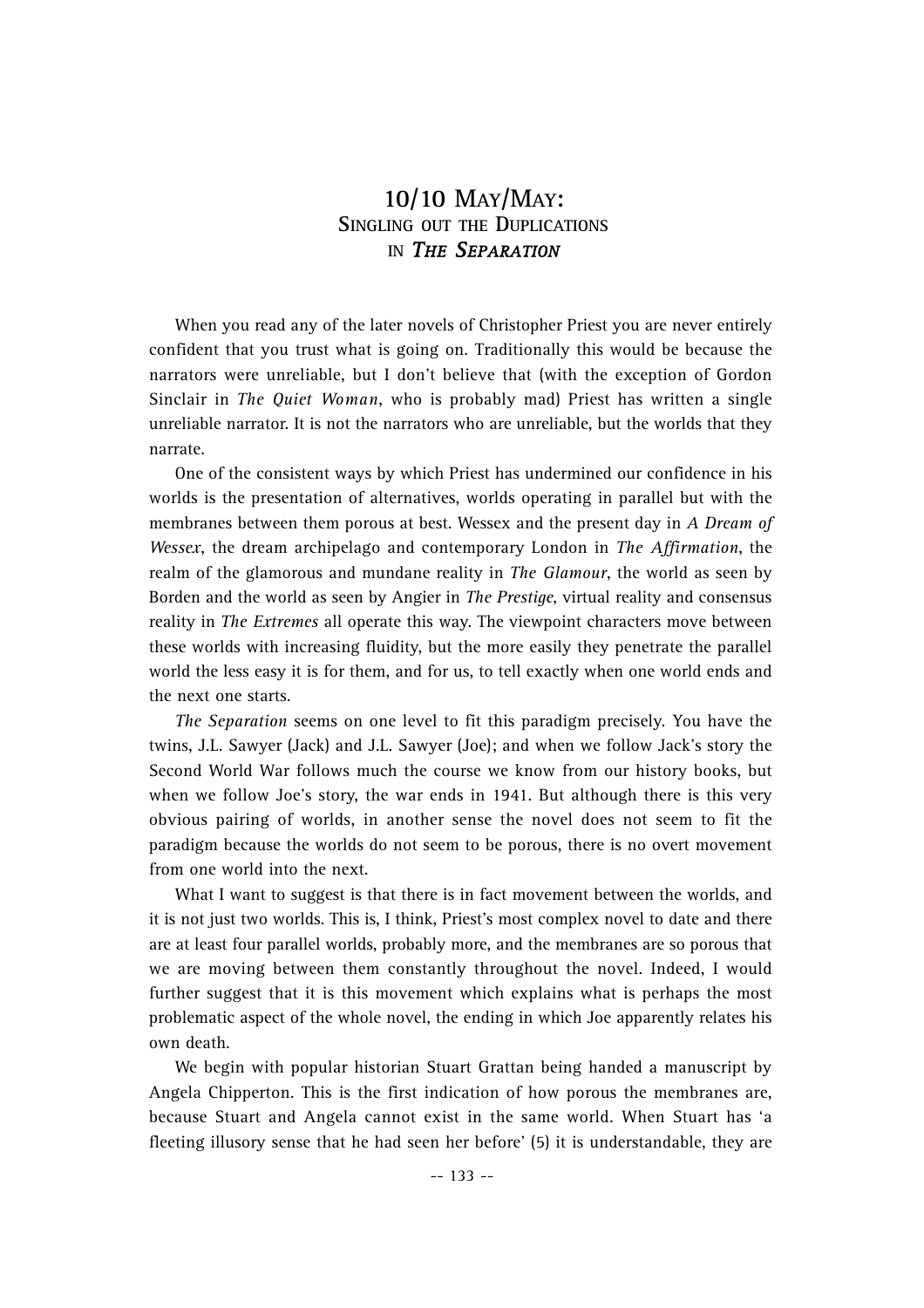effectively the same person. Angela is Jack's child by Birgit in a world in which Joe was killed; Stuart is Joe's child by Birgit in a world in which Jack was killed. Throughout *The Separation* there are doublings: Joe and Jack, Birgit and the twins' mother who are both German, the real Churchill and the actor with whom Jack tours bomb-damaged London, Hess and his doppelganger who flies to Britain on 10<sup>th</sup> May 1941 on a mission of peace. These suggest a duality in the novel, but it is the hidden duplications, such as the identity of Stuart and Angela which is never made explicit, that are far more significant in suggesting a multiplicity of worlds and signalling the movement between them.

The manuscript Stuart is given is Jack's memoir. In part this is an account of Jack and Joe winning a bronze medal for rowing in the Berlin Olympics. During the course of this they meet Hess, who is fascinated by their likeness – 'We never try to deceive anyone' (93) Jack tells him, a hostage to fortune – and who also seems to be sexually attracted to Jack. At the same time, Joe is arranging to smuggle the daughter of their Jewish hosts out of Germany; this is Birgit, whom Joe will marry but both will love. This part of the story is unproblematic, Joe's accounts also will look back to the same events. The split in history must occur later than this, but unlike most authors of alternate histories, Priest never specifies a moment when the split occurs, by the time we pick up the wartime portion of the narrative the split has already happened.

Jack's account of the Olympics is punctuated by memories of the moment he crashed his Wellington bomber, following a raid on Hamburg on 10th May 1941. (This is a pivotal date, it is the date, among other things, when Hess flew to Britain, when Stuart dates the end of the war, when Stuart was born and when Joe witnesses the signing of the peace treaty.) Jack repeatedly breaks into his memoir with accounts of this moment which always begin 'Five years later…' (40). The uncertainty which surrounds this event is curious, marked by phrases such as 'a fog of amnesia' (40, repeated 50) or 'like fragments of a dream' (50). The sense that Jack is actually creating the memory rather than reliving the experience is suggested when he says, for example, 'I worked backwards to find the memories I needed, learning as I went' (41), or later: 'I must have been in shock. I was confused then, I was confused when I tried to remember it later, I am still confused all these years on.' (48) He returns to this moment four times in all, each time starting the memory a little earlier and continuing a little longer, before, on the fourth iteration which begins much more precisely: 'At the end of June 1941, nearly five years after …' (76), it eventually acquires enough substance to move the story forward. But the repetitions are interesting, because of the small discrepancies that creep in. In one version the crew definitely bail out, in another he can't remember if they jumped; in one version the shrapnel seems to hit behind Jack, in another it hits forward of him throwing him backwards; in one version it is Kris who reports that Levy has been wounded, in another Lofty does so. This is not enough to suggest that we are not witnessing the one central event, but it suggests the unreliability of memory and sets us up for the far more radical discontinuities in Joe's accounts later.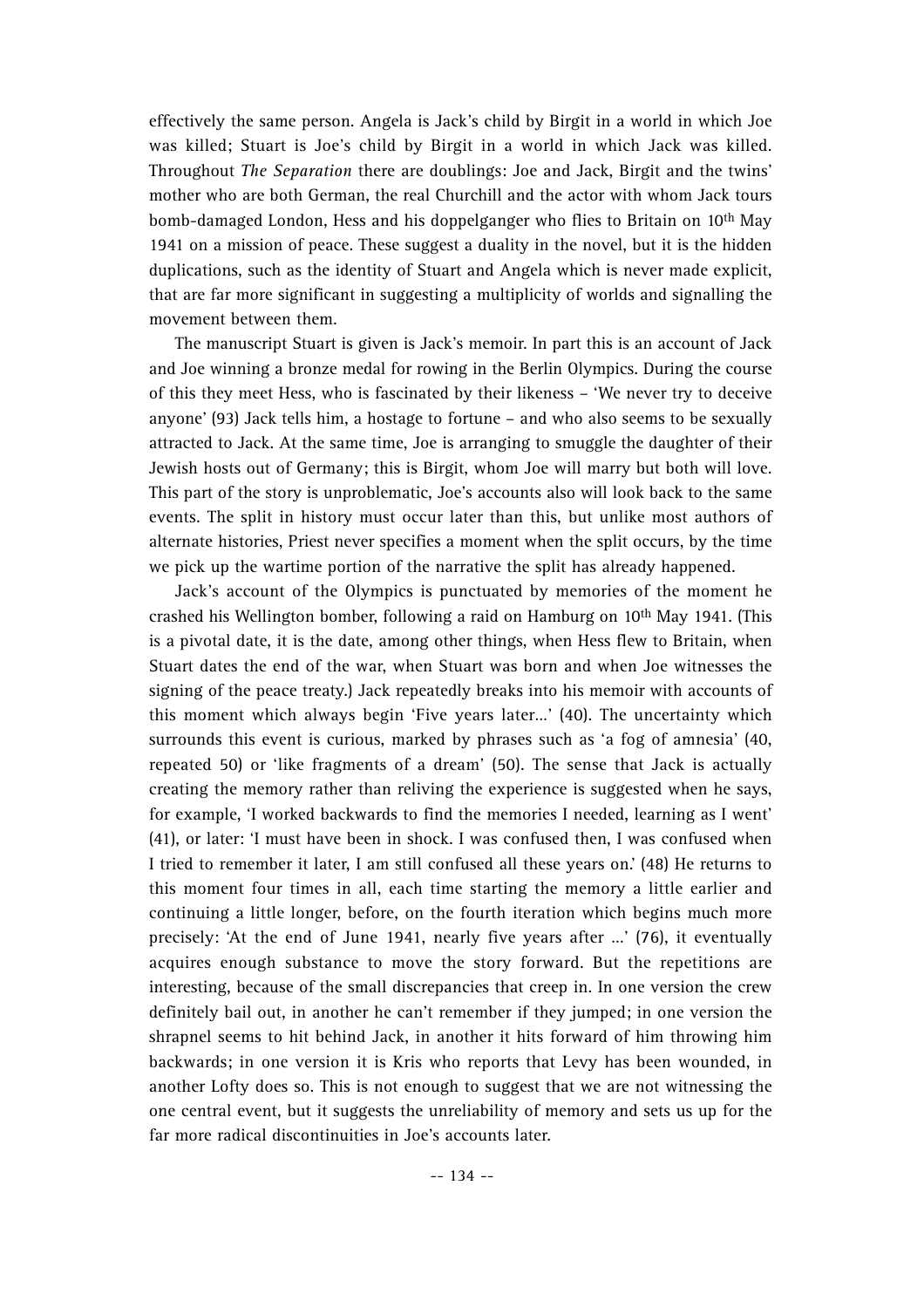Another thing that these recurring memories do is cut us loose from time. Jack's subsequent account will wander achronologically backwards to his affair with Birgit and forwards to his time as an aide to Churchill and his meeting with Hess's doppelganger, the fluidity of this movement making it not always clear when these events are taking place. At the core of his account, however, is the raid on Hamburg, and in particular a strange scene recounted only during the fourth iteration. As Jack and his crew approach the German coast they see an ME-110 being shot down by four ME-109s, then, moments later, another lone ME-110 is attacked by four more ME-109s, but this time the lone plane escapes and the four attackers head back in the direction of Denmark. It is Hess's flight to Britain, and that of his doppelganger, a duplication which signals a split in time.

When Jack's account is concluded, there is a brief interlude during which Stuart discovers that Angela does not exist in his world, then we get another account of that raid on Hamburg, this time from the navigator, Levy. Although the account matches Jack's in broad outline, in detail it is significantly different. In this world Jack and Birgit are married and expecting the child who is presumably Angela. When they spot the duplicate Messerschmitt attacks the details are identical, except that it is the first group of four raiders who return to Denmark. And when the plane crashes, Jack is killed.

This is the third distinct timeline in the novel. Because he belongs to Angela's world, this cannot be congruent with Stuart's, and it clearly differs from Jack's. It also differs from Joe's world. But the membranes are most permeable to documents, because Levy provides Stuart with a body of print-outs, mostly taken from the internet, which constitute the final portion of the novel. Central to this portion is Joe's own account, or rather, accounts: as I will show, there is a curious discontinuity in what follows.

The account begins straightforwardly enough: we see Joe register as a conscientious objector, start to work for the Red Cross in Manchester, and then go to London to help in the Blitz. This is where things start to go awry. In Jack's world, Joe is killed during the Blitz when his ambulance is hit by a bomb; here Joe isn't even in the ambulance at the time, but goes missing and is found some days later suffering concussion. Up to this point we have been reading extracts from the diaries of J.L. Sawyer held at the Collection Britannique, Le Musée de Paix, Genève; now we start to read extracts from the holograph notebooks of J.L. Sawyer, University of Manchester, Department of Vernacular History. We have shifted, unheralded, into yet another timeline, and it is marked by one of the most significant passages in the book, which occurs when Joe is being taken by ambulance back to Manchester:

I was inside a Red Cross ambulance, shocked into reality when the vehicle jolted over an uneven patch of road. I braced myself defensively against the knocks and bumps I was receiving, but my waist and legs were held gently in place with restraining straps. I was alone in the compartment with an orderly, a young Red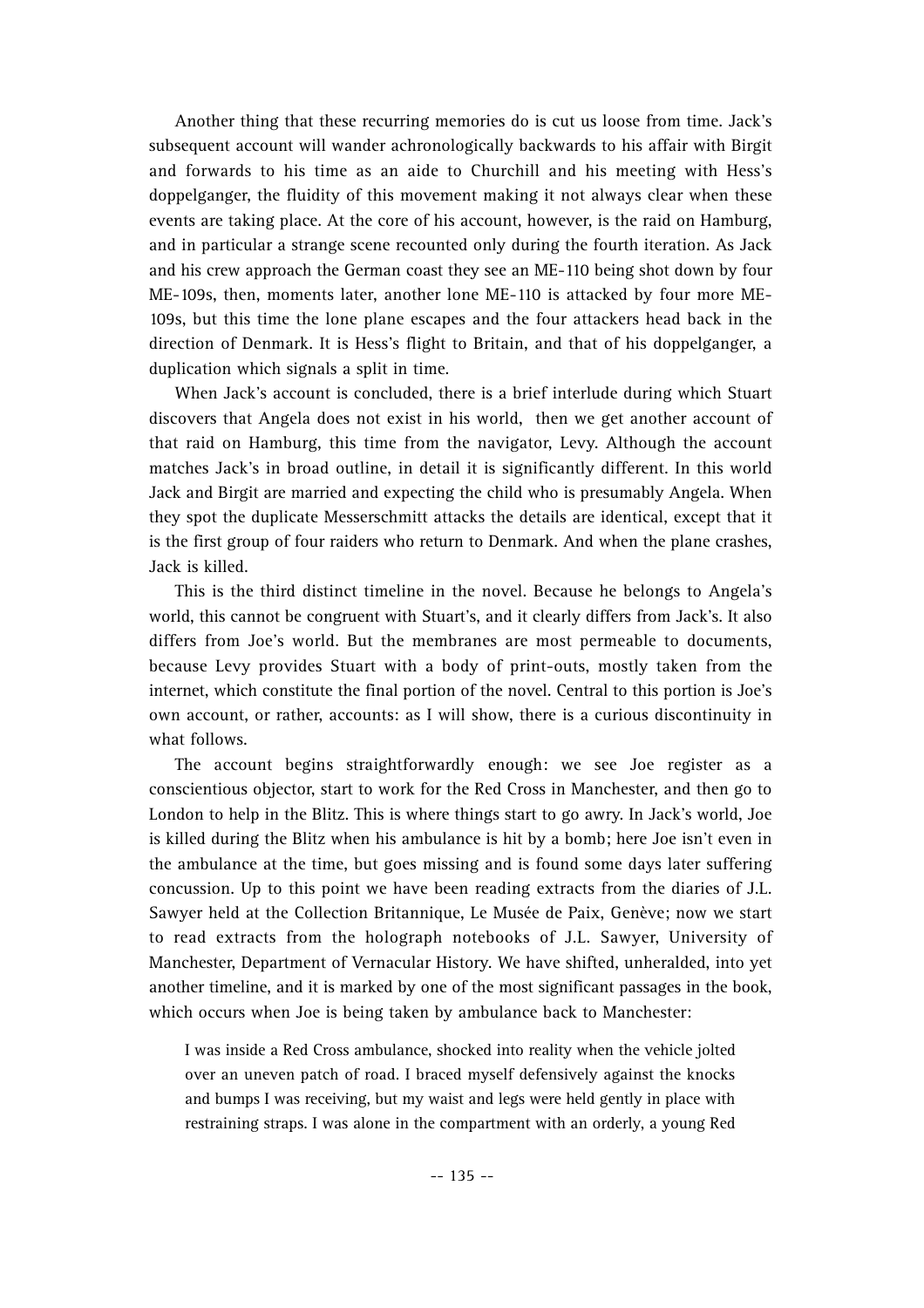Cross worker I knew was called Ken Wilson. It was difficult to talk in the noisy, unventilated compartment. Ken braced his arms against the overhead shelves as the vehicle swung about. He said we were well on our way in the journey, not to worry. But I was worried. Where were we going? (303)

Why is that passage significant? Because almost 300 pages earlier this passage is used, word for word, by Jack when he is being taken from hospital to the rehabilitation centre after the Hamburg raid. It is a point of very deliberate duplication. There are others through the novel, though none so long or so far apart, and I think it is worth looking at in some detail.

For a start it contains the notion of being 'shocked into reality', and Priest is careful to stress the idea that reality is something to wake into, or something to be recreated the way Jack recreated his memories of the crash. Within pages of this scene Joe goes on to say 'the world was suddenly in focus' (303) and 'Concussion creates a sense of unfilled blankness behind you … unreachable by memory. Discovering what is there in your memory, and what might not be, is a painful process.' (304) He concludes: 'My conscious life began again, there and then.' (305) This heavy emphasis on the reality of the world he wakes up to in the ambulance actually serves to undermine that reality, and as we discover in the following pages this reality is a very fragile and uncertain thing.

There is the importance also of being in an ambulance. In Jack's reality Joe was killed in the ambulance he was driving in the Blitz. In the earlier version of Joe's reality there is an enigmatic letter to the driver of the ambulance Joe is travelling in, a letter which talks of a serious crash though it contains no details. That crash does not feature in Joe's notebook, another clue to the fact that time shifts part way through Joe's portion of the book. The ambulance itself, therefore, is a symbol of death within Joe's narrative.

As a duplication, the passage itself signals a time shift. It is, after all, practically the first thing we read in Joe's notebook, and elsewhere in the book duplication of incidents or of phrasings are used as signals that reality has moved slightly.

And because it duplicates an experience of Jack's, it is indicative of a growing identity of Jack and Joe. When the twins are together at the Olympics, they are fiercely defensive of their separate identity; as Jack says: 'What you want, what you crave, is to be treated as a separate human being … You want an independent life.' (44). But once they are separated, during the war, they more and more come to take on each other's identity. Jack tells how, during his affair with Birgit, he allows himself to appear as Joe. Joe tells how he finds an Air Force uniform in his wardrobe, and when he puts it on seems for a moment to become Jack. These are just cosmetic instances of a developing cross-identity; in a very important sense this is not a novel about separation but about unification.

From this moment in the ambulance onwards, time fractures into so many shards that it is difficult to keep track of what is going on. As Jack repeatedly revisits variant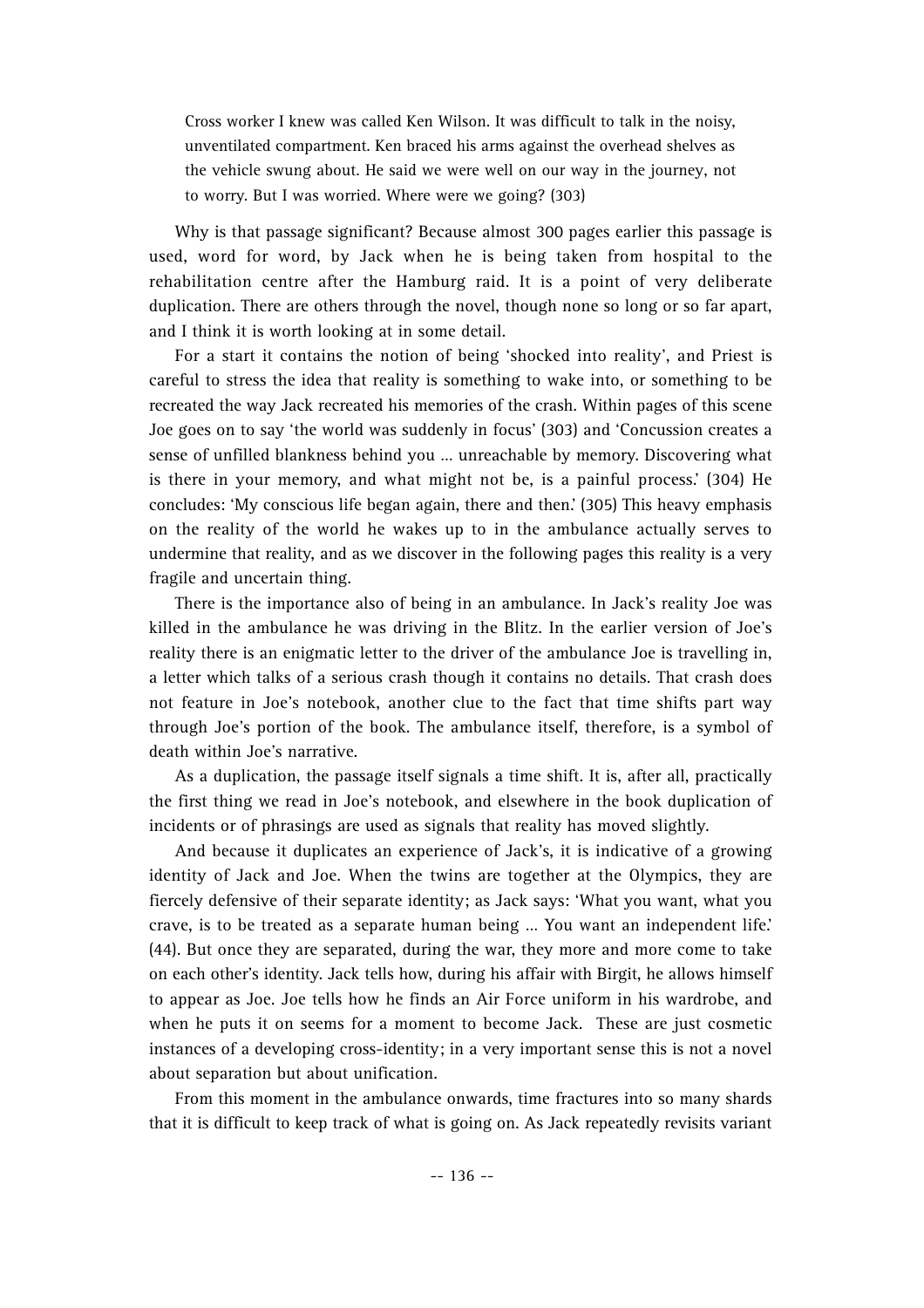experiences of the Hamburg raid until it coheres into one story that makes sense, so Joe seems to be persistently trying on alternative futures to find the one that works for him. He returns home to fine Jack and Birgit together; then wakes back in the ambulance once more. 'It was as if I had slipped suddenly back in time, out of one reality into another, but which reality, now, was the one I should believe in?' (310) This is presented as a metaphor, in fact it is a concrete representation of what is going on in *The Separation*.

All of these 'lucid imaginings', as Joe terms them, keep bringing Joe and Jack together like colliding atoms: finding Jack with Birgit, finding Jack's uniform and trying it on, discovering that Jack is the pilot of the plane taking him to the Red Cross peace negotiations, the testy inconclusive meeting between the brothers at the airfield. This last is another instance of Priest's use of repeated passages. Each time the meeting is replayed we are told: 'as soon as I saw him I felt a familiar surge of many of the old feelings about him: love, envy, resentment, admiration, irritation. He was still my brother.' (383, repeated 390) That these repetitions indicate a shift in the substance of reality is indicated when we are told twice: 'We kept drawing on our cigarettes, using them like punctuation, for emphasis' (387, repeated 393), yet when Joe emerges from the second of these lucid dreams and finds himself back in the pub bedroom, 'I felt stray tobacco strands sticking to my lips.' (394) The supposed fancy of the lucid imagining has had a measureable effect upon reality.

Throughout these fractured realities, Joe the pacifist is working towards an end to the war, which he eventually achieves. But on his return home he finds that Birgit has already had their baby, a boy named Stuart that neighbour Henry Gratton is taking a possessive and fatherly interest in. And then Jack, supposedly seriously injured but not killed in a raid on Hamburg, suddenly appears. In that moment Joe falls, cracks his head on the floor, and finds himself back in the ambulance. This is something he has already foreseen. As he became aware of the lucid imagining he had wondered: 'Was everything I thought of as real in fact another more subtle and extended delusion, a lucid imagining of forked alternatives, while in reality, real reality, I lay in the back of the noisy Red Cross ambulance, still being driven slowly across benighted England?' (330) It is a return, therefore, for which we have been prepared. Perhaps in this world that crash which so mysteriously never happened, will occur. After all, there is a doom-laden quality to Joe's final words: 'ahead of me lay that life which was obscurely rejecting me' (463)

But if Joe is indeed recounting his own death, how could he do that? And how can he die at this moment before the peace that he is instrumental in bringing about, and that earns him the measure of fame which will get historian Stuart Gratton interested in him in the first place, and so set this entire novel in motion? Because the worlds are porous and the multiverse of the novel has resolved itself into the history we know; Joe has disappeared from a reality rejecting him, to receive the death scheduled for him in Jack's world, which somehow allows Jack to survive.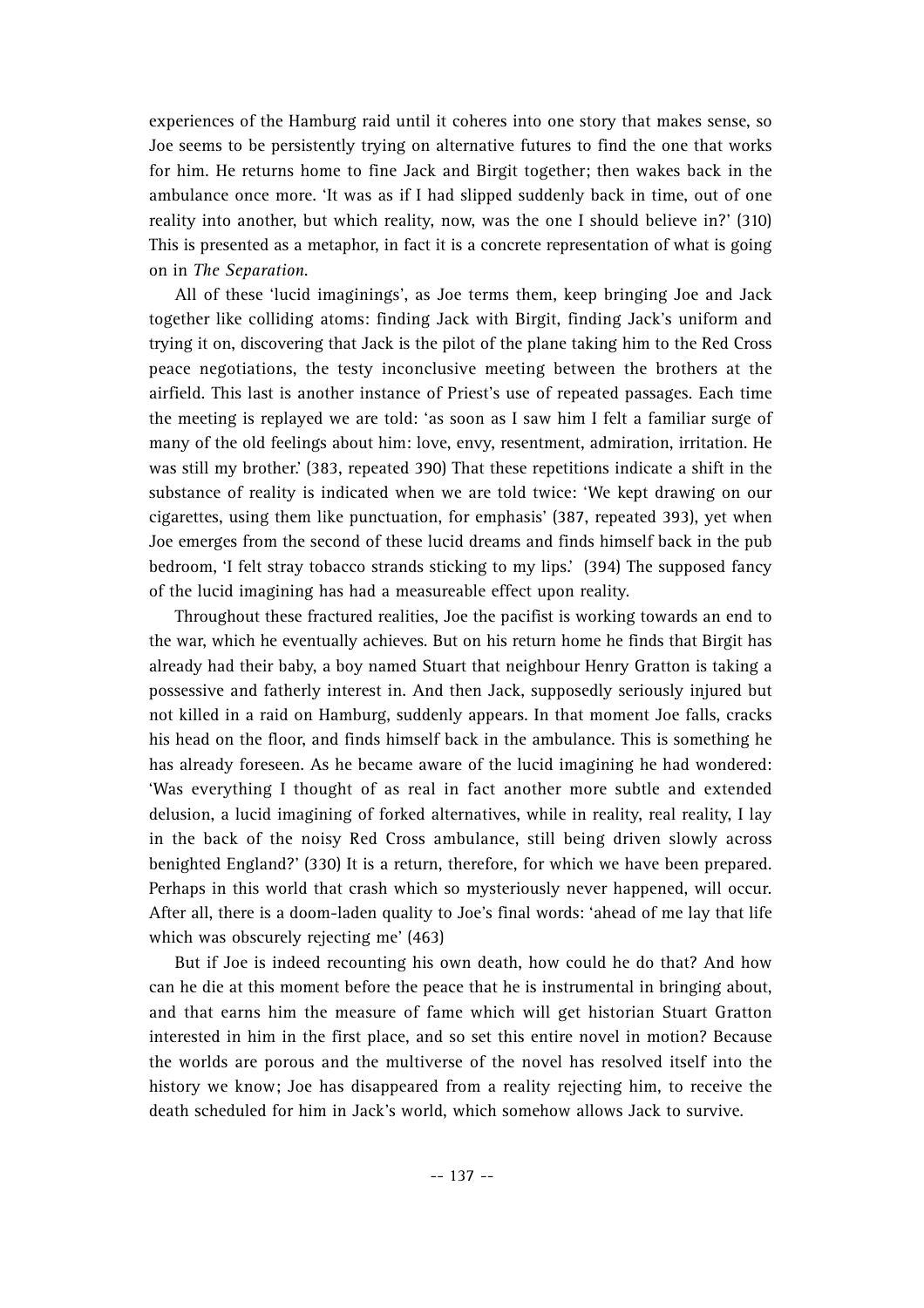## FALSE DOG

Nineteen seventy-two was an exceptional year for short science fiction stories. Stories such as 'Eurema's Dam' by R.A. Lafferty, 'Hero' by Joe Haldeman, 'Painwise' by James Tiptree Jr, 'Nobody's Home' by Joanna Russ, along with most of the contents of *Again, Dangerous Visions* edited by Harlan Ellison, show that this was a vintage season. But one novella stood out. 'The Fifth Head of Cerberus' by Gene Wolfe was almost immediately recognised as a classic, establishing Wolfe as one of the key authors of the decade and setting a tone of mysterious reminiscence that he would repeat at the end of the decade in *The Book of the New Sun*. 'The Fifth Head of Cerberus' is a much anthologised, much discussed work; what I want to do in this essay is pick at the layers of artifice in which the story is wrapped.

Artifice is clearly one of the primary impulses in the novella; its dramatic climax rests on the revelation that the narrator is a clone, one in a series, a family of clones, that he is a made being. Throughout the story there have been questions raised about the narrator's individuality: we are repeatedly told how much he looks like his 'father'; when he kills the slave during the abortive robbery attempt he sees his own face in the surgically-debased slave; indeed earlier during the break-in he sees his own reflection in a mirror and 'felt the momentary dislocation that comes when a stranger, an unrecognised shape, turns or moves his head and is some familiar friend glimpsed, perhaps for the first time, from outside.' (*Orbit 10*, p.45) In other words he is a stranger to himself: we know little about what individualises him (we aren't even told his name), but we learn a lot about how he reflects others (all we are directly told about the name is that it is the same as his 'father's'). But these hints as to the narrator's reality are only part of a complex web of artificiality which runs through the story.

There is the matter of the narrator's name, for a start. We are given hints early in the story: the narrator's home at 666 Saltimbanque (the number presumably a conscious reference to the number of the beast) is popularly known as La Maison du Chien after the statue of Cerberus which guards the door and which 'may have been a reference to our surname as well.' (p.10) Much later he makes this reference more explicit when he speaks of 'the iron dog with his three wolf-heads:' (p.62) We can guess he is called Wolfe. This is backed up (though less clearly than is sometimes assumed) in the library where the narrator seeks out books by his father. There, in the highest recesses of the dome, presumably at the end of the alphabet, he finds none, only 'a lone copy of *Monday or Tuesday* leaning against a book about the assassination of Trotsky' (p.6) – or thus it appears in the first version of the story, in subsequent editions this is amplified to add 'a misplaced astronautics text, *The Mile-*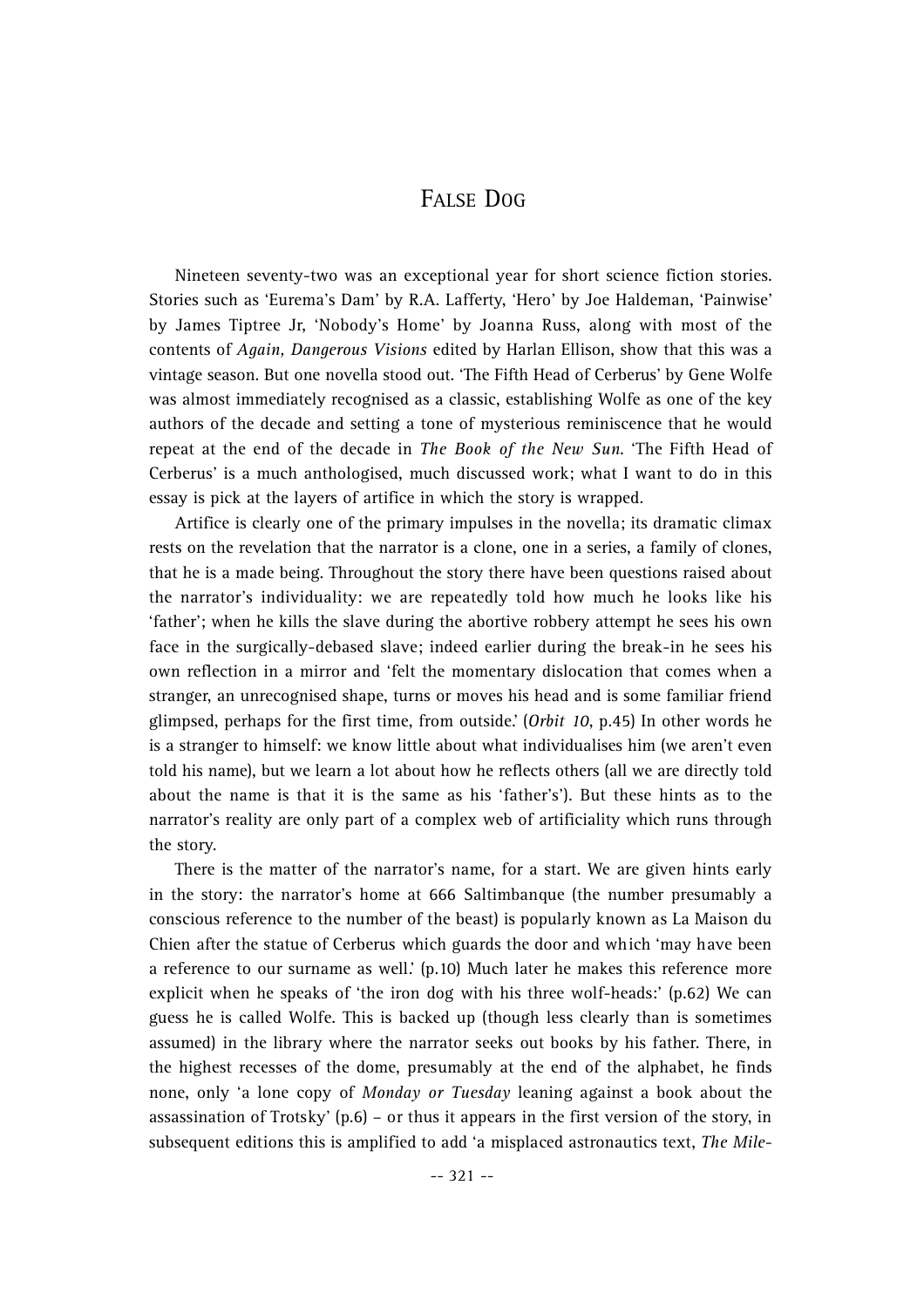*Long Spaceship*, by some German' and 'a crumbling volume of Vernor Vinge's short stories that owed its presence there, or so I suspect, to some long-dead librarian's mistaking the faded V. Vinge on the spine for "Winge".<sup>1</sup> These references to Kate Wilhelm and Vernor Vinge, both writers who had appeared with Wolfe in previous volumes of *Orbit*, despite references to one volume being misplaced and the mistake in the name of the other, tend to put the narrator's surname closer to WI in the alphabet than the WO of Wolfe. As to his forename, all we know is that when Mr Million calls the roll, 'my own name always [comes] first,' (p.7) and since his 'brother' is David we might assume that, alphabetically, the narrator is neither Gene nor Eugene.

It has tended to be popularly assumed that Gene Wolfe hid his own name in 'The Fifth Head of Cerberus' but, as we can see, Wolfe is both more ambiguous and more complex than that. By hiding the narrator's name he indicates that lack of individuality is important to our reading of the character; by misdirecting the reader towards his own name, he subtly suggests that this is a work about creativity and that what is being created within the story as much as by the author is the narrator.

The big question, of course, is how much more of the story can be accepted. Artificiality runs right through every aspect of the story: the setting, the family, even the very people who flesh out this narrative. Wolfe – either author or narrator – has created a densely visualised account, one that demands belief by the very weight of detail, by the solidity of the minutiae, yet the more we examine the account the more we are led to question its reality. Nothing is quite what it seems, everything is artificial. The setting, for instance, is Port-Mimizon, a prosperous town which may be the main city on the planet Sainte Croix, which is twinned with the planet of Sainte Anne. They are former French colonies, but the French are no longer there and what remains, beyond the names, has no trace of their presence. This may not be surprising since we learn that the planet 'has been inhabited less than two hundred years,' (p.32) a remarkably short time for a colony to be established and for the original colonists to leave, but Dr Marsch notes how all the buildings seem old and the narrator responds that 'there are less people here now than there were fifty years ago.' (p.32) In other words, the colony appears to be both recent and long established, to be successful and failing.

These contradictions are seen elsewhere also: the narrator's mother – from five generations before – is seen in a sepia photograph; the library, as we have seen, contains volumes by Kate Wilhelm and Vernor Vinge as well as a book about the assassination of Trotsky. This is what we might expect of a story set here and now, not some hundreds of years in the future. Of course, this apparent stasis is significant: as Dr Marsch explains, cloning leads to what is called 'anthropological relaxation': cloning does not progress. The whole of the society on Sainte Croix reflects the stasis within the Wolfe family – but it is only the Wolfe family in which successive generations are cloned.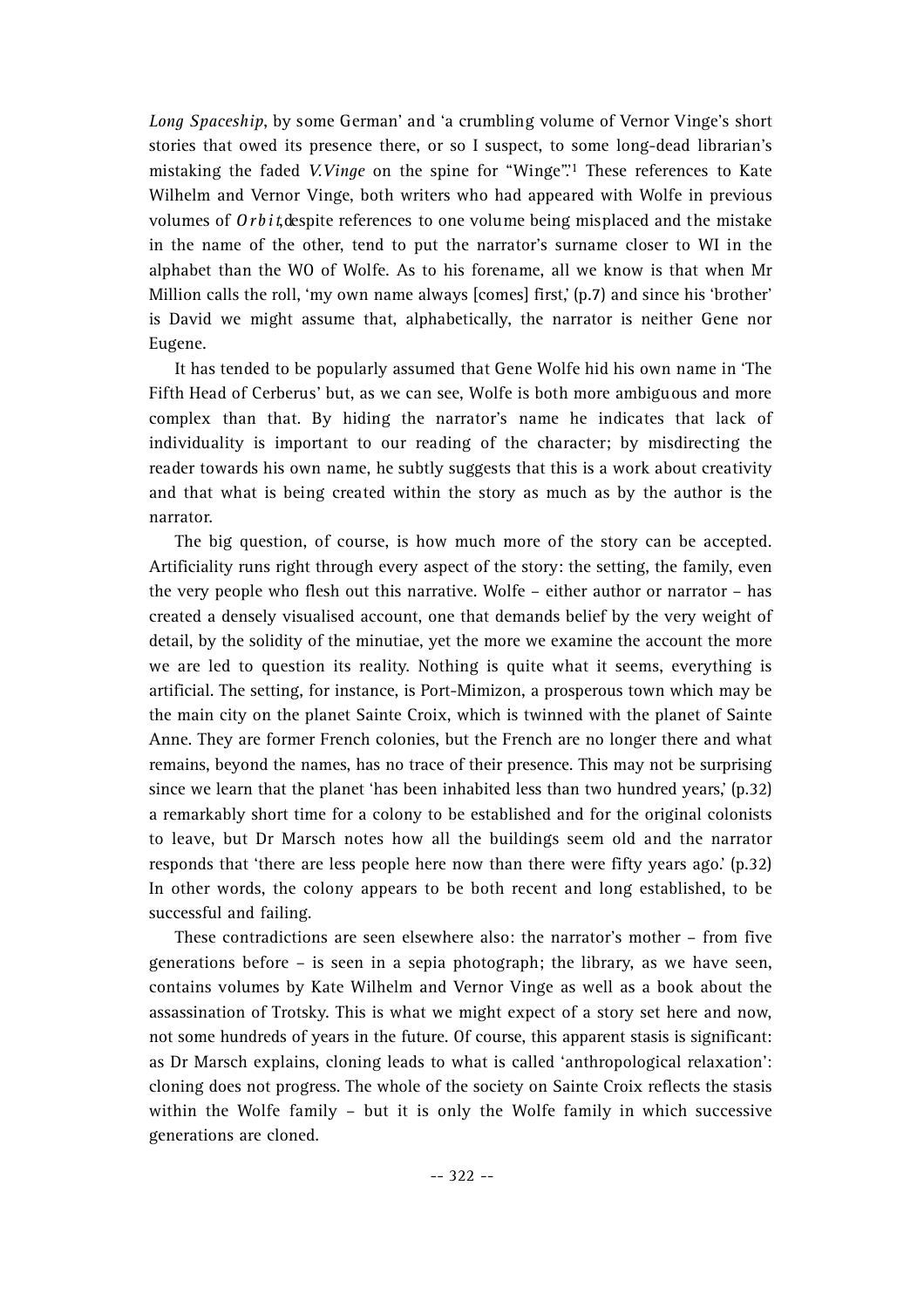But if the setting shifts in and out of reality so it is difficult to grasp how much we might accept, how much more must we struggle with the family the narrator finds himself a part of. The first person we meet, other than the narrator and David, is Mr Million, whose artificiality is blatant: he runs on large wheels, his face is a screen. Yet the name is deceptive – names so often are in Wolfe's fiction, and in 'The Fifth Head of Cerberus' particularly – and it turns out he is really 'M. Million,' a 'ten nine unbound simulator,' (p.32) a simulation of the narrator's 'great-grandfather,' or in fact himself, the original from which the narrator is the fifth-generation clone. So what starts out as a robot is revealed to be in some ways the progenitor of the narrator. Then there is the aunt who is also sister or daughter – cloning over generations in this way disrupts relationships, and the way we can speak about them, which is the point of course – who moves on some sort of anti-gravity device:

When we reached the stairs, however, this smooth gliding became a fluid bobbing that brought two inches or more of the hem of her black skirt into contact with each step, as if her torso were descending each step as a small boat might a rapids – now rushing, now pausing, now almost backing in the crosscurrents of turbulence. (p.16)

When they descend the spiral staircase she floats down the central well, so that she is a flesh-and-blood person whose movements are curiously suggestive of a machine. And again there is trickery over the name, for when the narrator first meets her they talk about Veil's Hypothesis yet it is only later, when Dr Marsch visits, that we learn the aunt is herself Dr Veil, author of this Hypothesis. Then there is the 'father' who is, of course, the narrator himself since the one is cloned from the other. Here, again, there are contradictions: a severe, apparently private man who runs so vital and sociable an enterprise as a brothel. That the elder Wolfe conducts biological experiments, changing the appearance and character of his girls to suit the desires of his clients, is an early hint that he will experiment upon his 'son,' the narrator; and these experiments are echoed in the narrator's own experiments in cloning animals. How much this echo is in fact repetition only becomes clear when the narrator visits his 'father' intent on murder, only to discover that the 'father' nursed exactly the same intent towards his own 'father.' Whether this intent was actually carried out is never explicitly stated, but we are left to assume that it was, that the narrator is blindly following in the footsteps of his earlier self, that Marsch's 'relaxation' has condemned the cloned family to live within a closed loop. Certainly by the end of the story the narrator, released from prison, has set out upon exactly the same path followed by his 'father.'

At every stage, therefore, both in the wider world of Port-Mimizon and in the narrower confines of La Maison du Chien, there is the suggestion of artificiality, of nature denied, of things that have been made to be not quite what they seem. This, of course, is most dramatically seen in the character of Dr Marsch. He arrives midway through the story as an anthropologist from Earth, here to consult the authority of Dr